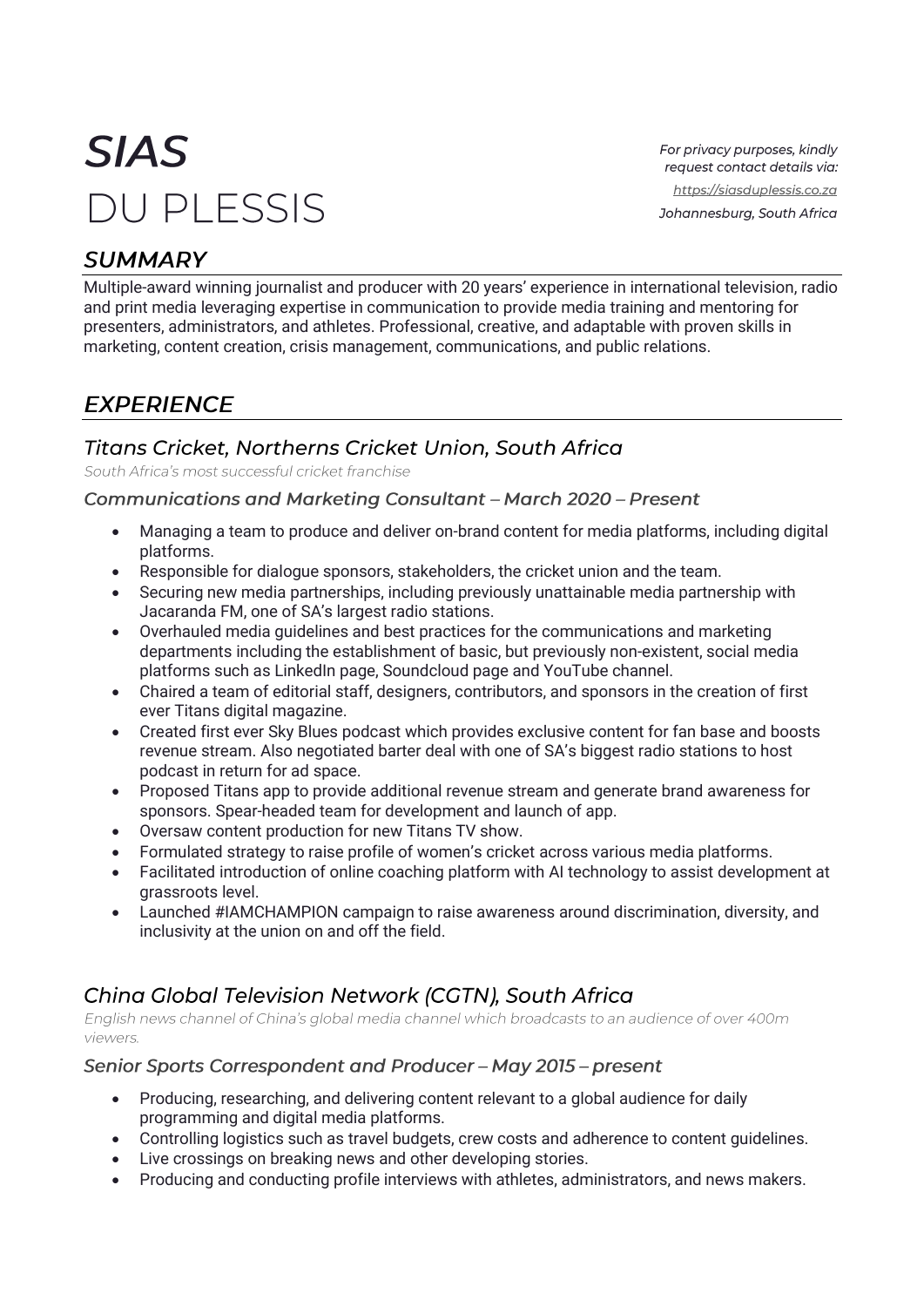• Strengthening brand awareness and position by crafting relationships with a network of experts, journalists, athletes, and administrators.

# Extreme Fighting Championship (EFC) Worldwide, South Africa

Africa's largest MMA organization

#### Presenter, Commentator and Media Consultant - June 2009 - present

- Presented, commentated, and anchored over 40 internationally broadcasted events.
- Consulted on communications and broadcasting strategies, media partnerships and content creation for the EFC website and social media platforms.
- Advised on media enquiries and sought out and secured media partnerships during the organization's establishment phase.
- Became a brand ambassador for EFC and created awareness around the sport when it was still in its infancy.
- Created MMA Uncaged, an MMA podcast and YouTube channel, endorsed by EFC Worldwide, which I host presently.
- Collaborated with production team to produce inserts for live events.

## **SABC Sport, South Africa**

South Africa's national broadcasting corporation

#### Studio Anchor and Commentator - October 2014 - June 2015

- Anchor and commentator during West Indies Test, ODI and T20 series.
- Studio anchor for 2015 Cricket World Cup.
- Produced content for digital platforms and in-studio analysis.

## **5FM, SABC Radio, South Africa**

Southern Africa's number one music radio station

#### Sports Presenter, Editor, Producer and Mentor - April 2007 - October 2015

- Presented live sports bulletins on the breakfast and afternoon drive shows.
- Produced content for on-air bulletins and digital media and conducted interviews with international sporting personalities such as Sir Alex Ferguson, Usain Bolt, Caster Semenya, Rampage Jackson, Ryan Giggs, Alan Shearer and more.
- Identified new broadcasting talent and mentored/coached them in preparation for live broadcasting.
- Created the station's first sports podcast.
- Won MTN Radio Awards Sports Presenter of the Year 2013.
- Won Best of Joburg Sports Presenter of the Year 2013, 2014, and 2015.

## **Supersport International, South Africa**

Africa's largest cable sports broadcaster

### Presenter, Commentator and Media Consultant - June 2009 - September 2018

- Presented live sport, hosted magazine shows and reported on sport across several of the SuperSport channels.
- Worked on the news desk, producing content and story lines and delegated stories to reporters.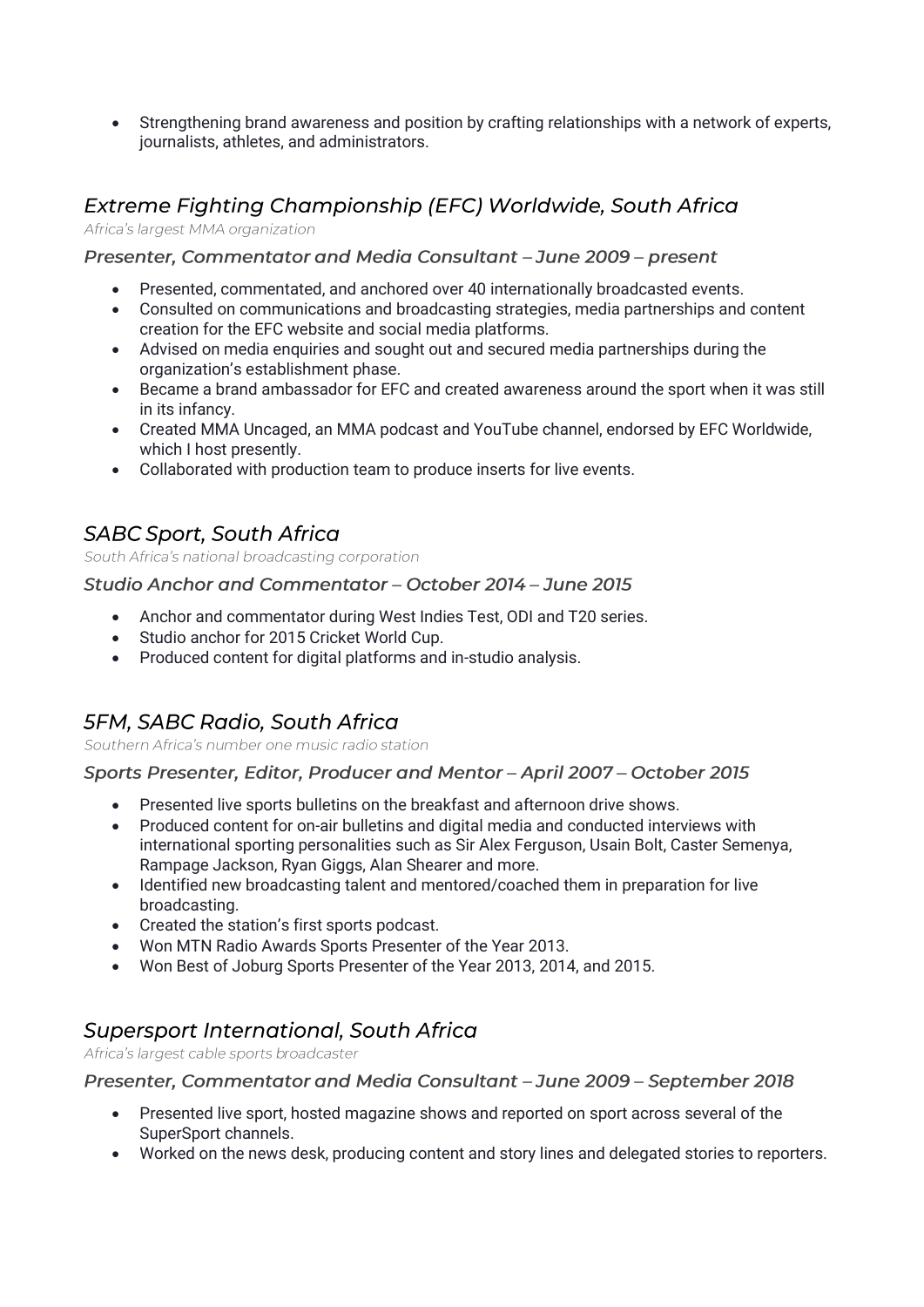- Hosted FIFA World Cup matches, English Premier League football, international and domestic rugby games, international and domestic cricket matches and tennis grand slams.
- Senior journalist and producer for 24-hour sports news channer, SuperSport Blitz.
- Hosted the magazine shows, All Out Rugby and Inside Edge.
- Contributed content to SuperSport Blitz Twitter account.

## Mr. Price Sport, South Africa

Johannesburg Stock Exchange-listed South African sports apparel company

#### Schools Sports Consultant - November 2012 - August 2013

- Identified needs in school-level rugby and sought out sponsorship opportunities that met those needs.
- Built networks between coaches, athletes, and sponsors.
- Supported media advisors in coordinating media activities.
- Liaised between Mr. Price Sport, schools, and stakeholders to explore and implement media and broadcast opportunities in school rugby.
- Consulted with Mr. Price Radio on potential brand projects such as Mr. Price Sport Radio and sports portal.

## Ndalo Media, South Africa

Johannesburg-based media house (Elle, Destiny & Destiny Man magazines, Sawubona in-flight magazine

#### Writer and Sports Editor-at-Large - April 2009 - May 2012

- Part of the team that founded Sports Teen magazine.
- Composed editorial content for Sawubona and Destiny Man magazines.
- Formulated and wrote athlete profile interviews and opinion pieces.
- Created sports content for Destiny Man Online.

## **SKILLS**

#### Soft skills

**Communication** Adaptability Creative problem solving Collaboration Active listening Self-motivation Emotional intelligence Leadership

### Hard skills

Public speaking and presentation Computer skills (incl. Adobe Audition) Team management Project management Producing and researching Writing and editing Content creation Time management

## **EDUCATION**

University of Pretoria – Baccalaureus Artium majoring in English and Criminology – 2004

Glenwood High School - Grade 12 with University Exemption (A-Level equivalent) -1998